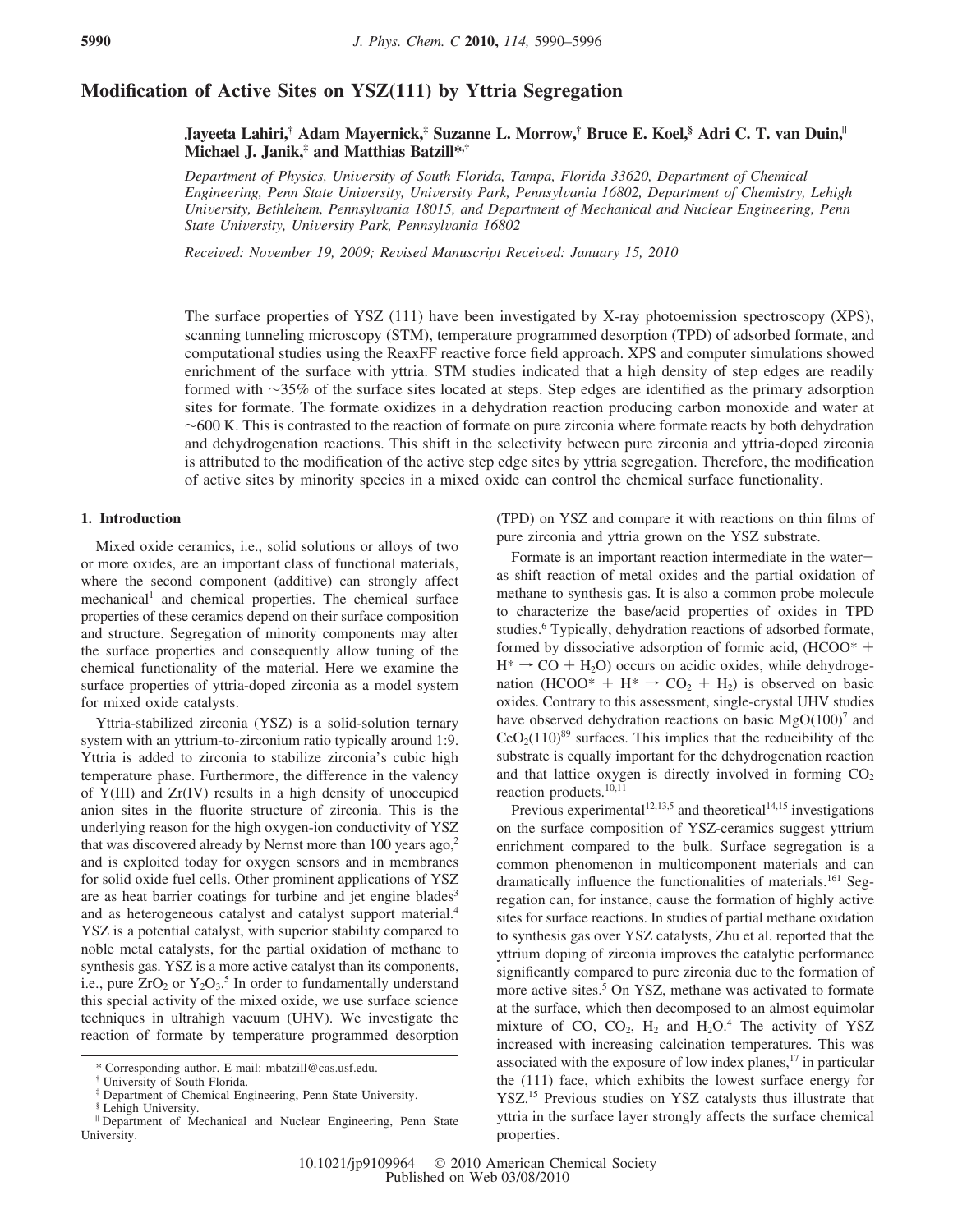The complexity of "real" catalyst materials makes a conclusive interpretation between structure/composition and chemical properties difficult. Thus we use simplified single-crystal model systems in connection with atomistic computations to unravel the synergy between segregation behavior and surface chemical reactivity of YSZ. There are only a few reports of surface science studies that have attempted to investigate the role that different components in mixed oxides play in determining the surface chemical properties.<sup>18</sup> Here we show that step-edges are important active sites on YSZ and that yttrium segregation to step edges shifts the selectivity of formate oxidation from dehydration to dehydrogenation compared to pure ZrO<sub>2</sub>. Computational results using density functional theory (DFT) and reactive force-field (ReaxFF) methods are used to corroborate the segregation of Y to the surface and step edge sites.

# **2. Methods**

To understand the synergies between surface composition and structure and the chemical surface properties of complex mixed oxide materials, we employed a combination of UHV surface science studies and advanced computational modeling. In the following two subsections, we briefly describe the experimental and theoretical methods.

**2.1. Experiment.** Epi-polished single-crystal YSZ(111) samples were obtained from MTI Corporation. The samples were cleaned by sonication in acetone, ethanol, and deionized (DI) water. Another set of samples was additionally annealed in a tube furnace to 1300 K in atmospheric pressure  $O_2$  prior to introduction into the vacuum chamber. The scanning tunneling microscopy (STM) measurements and TPD studies were performed in two different UHV chambers. In the STM chamber, the samples were heated by an indirect resistive heating plate to 1000 K in  $10^{-6}$  Torr  $O_2$ . The sample temperature during annealing was calibrated by a thermocouple directly attached to the surface of a YSZ plate with a ceramic adhesive (Aremco 835). The samples were then investigated by hightemperature STM at a sample temperature of around 550 K using an Omicrometer VT-STM. At lower temperatures, the ion conductivity was too low for STM measurements to be made.<sup>19</sup> Samples treated by the two ex-situ prepreparation methods differed in the large scale step edge morphology, as has been reported previously.20 The terrace structure did, however, exhibit similar nanoscopic monolayer deep holes. Samples were cleaned in situ by ion sputtering with  $0.8 \text{ keV Ar}^+$  ions at an elevated sample temperature of 600 K. The elevated temperature avoids surface charging and ensures that preferential sputtering of oxygen is compensated by oxygen diffusion from the bulk. After sputtering, samples were annealed in situ in  $10^{-6}$  Torr  $O_2$  at 1000 K prior to STM imaging.

In order to determine the surface composition, we employed high-resolution X-ray photoemission spectroscopy (XPS) at the Scienta ESCA-300 system at Lehigh University. Samples from the same batch used for the other experiments were examined by angle-resolved photoemission studies. The Y-3d and Zr-3d peaks were monitored as a function of polar emission angle. These polar scans were taken at a random azimuthal orientation with 5° steps from normal emission to 75°.

TPD studies were performed in a separate UHV chamber. Sample preparation was similar to those in the STM chamber. The samples were mounted on a Ta-plate that was heated resistively with a constant heating rate of 1 K/s, and the temperature was monitored by a thermocouple directly attached to the surface of the YSZ sample by a ceramic adhesive. Formic acid was dosed with a direct gas doser with the sample at room



**Figure 1.** (a) Thinnest ReaxFF slab model of the YSZ surface with blue atoms corresponding to surface metal atoms, green atoms as second layer metal atoms, purple atoms as third layer metal atoms and red atoms as oxygen. (b)  $Y\%$  at the step edge  $(\bullet)$ , surface  $(\blacksquare)$ , second surface layer  $(\blacktriangledown)$ , and third surface layer  $(\blacktriangle)$  on the YSZ surface as a function of slab thickness.

temperature. All samples discussed here were exposed to ∼1 L (Langmuir) formic acid measured with an ion gauge in the vacuum chamber without taking doser enhancement factors or ion gauge sensitivity factors into account. The dose corresponded to a saturation dose, i.e., larger doses did not cause increases in the desorption peaks. The desorption products were monitored with a UTI quadrupole mass spectrometer.  $CO$ ,  $CO<sub>2</sub>$ , and  $H<sub>2</sub>O$ were monitored because these are the reaction products for oxidation of formate. Formic acid desorption was also monitored, but no desorption signal was detected. Prior to every dose, the samples were annealed in  $10^{-6}$  Torr  $O_2$  for 30 min at 700 K and subsequently in UHV for 10 min at the same temperature.

Ultrathin films of pure  $ZrO<sub>2</sub>$  or  $Y<sub>2</sub>O<sub>3</sub>$  were grown by reactive molecular beam epitaxy (MBE). Zr or Y was evaporated from a solid rod by a mini e-beam evaporator in  $10^{-6}$  Torr O<sub>2</sub> background pressure and a sample temperature of 600 K. The deposition rate was ∼0.1-0.2 nm/min calibrated by a quartz microbalance. The total film thickness was ∼3 nm. In-situ XPS was used to verify that the Y or Zr signal was suppressed to ensure a pure  $ZrO_2$  or  $Y_2O_3$  surface termination, respectively.

**2.2. Computer Simulation.** Simulations were performed using the ReaxFF Monte Carlo Reactive Dynamics Method<sup>21</sup> to sample possible surface configurations of yttrium atoms and oxygen vacancies and locate minimum energy geometries. DFT calculations were used to reparameterize the ReaxFF force field to accurately model the YSZ (111) surface. Figure 1a displays the surface model used in our ReaxFF Monte Carlo simulations. The stepped YSZ (111) surface was modeled by vicinal surface slabs of termination (10 10 8), with one step on each side of the slab. Simulations were performed using different slab thicknesses to investigate the dependence of yttrium surface segregation on the YSZ bulk:surface ratio. Figure 1a represents the thinnest slab used. A detailed description of the DFT and ReaxFF methodology and results is given elsewhere.<sup>22</sup>

### **3. Results**

**3.1. Surface Composition of YSZ(111).** High-resolution XPS shows that the as-received samples have small amounts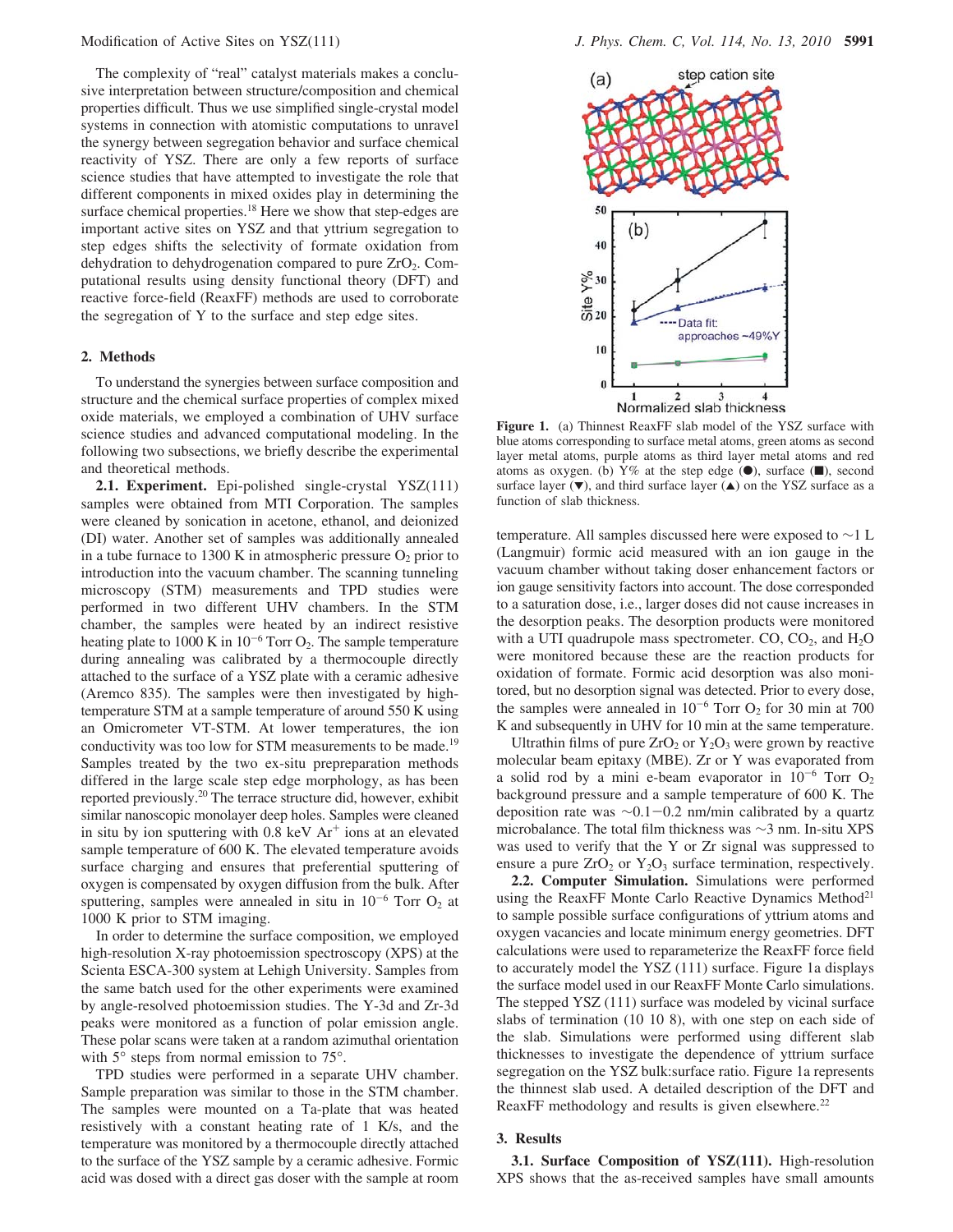

**Figure 2.** Polar-angle-dependent photoemission intensity ratio of Zr-3d and Y-3d peaks for experiments (black squares) and calculated intensity ratios for a two-layer model. Different Y-enriched surface layer thicknesses are considered with one monolayer (a), two monolayers (b), three monolayers (c), and five monolayers (d). The bulk composition was kept at 90% Zr and 10% Y, while the surface composition was varied from 20 to 60% yttrium. From the match of the intensity ratio and angle dependence, we deduce that the surface layer is best described by a one or two monolayer-enriched region with a 45% or 30% Y concentration, respectively.

of surface contaminations, such as Si and P. Also, angledependent XPS studies show an enrichment of the surface with yttrium. Figure 2 shows the variation of the peak intensities of Zr-3d/Y-3d as a function of takeoff angle for a random azimuthal crystal orientation. As the emission angle increases, the relative intensity of the Y-3d peak relative to the Zr-3d peak increases and thus the Zr/Y intensity ratio decreases. This indicates that the surface layer is Y-enriched because at larger emission angles XPS becomes more surface sensitive. The Zr/Y ratio does not decrease uniformly with increasing emission angle, but instead peaks at ∼40°-60° are observed. These variations are due to photoelectron diffraction effects on the single crystal sample. These variations are very pronounced for the intensities of the individual elements. One may expect that Zr-3d and Y-3d show very similar photoelectron diffraction effects because of the same symmetry of the electronic state and because Zr and Y occupy the same lattice sites in YSZ. Consequently, the photoelectron diffraction effects are suppressed noticeably in the ratio of the intensities. Nevertheless, residual fluctuation is observable mostly because of the composition variation in the surface layer.

If we neglect the photoelectron diffraction effects, we can estimate the surface enrichment of YSZ with yttrium. The variation of the intensity ratio as a function of polar angle can be compare with the theoretical intensity ratio for a model system consisting of a Y-enriched surface layer and a bulk with a Zr/Y ratio of 9:1. Such a stratified model is a simplification and does not take into account a more realistic gradual concentration variation. Nevertheless, it provides a reasonable estimate for the surface enrichment, in particular if the enriched layer is very thin, and it becomes an accurate model if only the topmost layer is enriched. The advantage of this model is that we have only two parameters, i.e., the surface layer composition and the thickness of the surface layer. Estimating the inelastic mean free path of photoelectrons according to the method of Seah and Dench<sup>23</sup> for the Zr-3d and Y-3d lines gives values of  $\lambda_{Zr}$  = 4.28 nm and  $\lambda_Y$  = 4.31 nm, respectively, which are close to the values expected from the "universal curve" for photoemission. Atomic sensitivity factors for Zr-3d ( $A_{Zr-3d} = 2.1$ ) and Y-3d ( $A_{Y-3d} = 1.76$ ) were taken from ref 24. Using these values, we can write the peak ratios by the following expression for the two layer model:

$$
\frac{I_{Zr}}{I_{Y}} = \left(\frac{A_{Y}}{A_{Zr}}\right) \times
$$
\n
$$
\left[\frac{C_{Zr,s} \sum_{i=0}^{n} \exp(-id/\lambda_{Zr} \cos \theta) + C_{Zr} \int_{(n+1)d}^{\infty} \exp(-z/\lambda_{Zr} \cos \theta) dz}{C_{Y,s} \sum_{i=0}^{n} \exp(-id/\lambda_{Y} \cos \theta) + C_{Y} \int_{(n+1)d}^{\infty} \exp(-z/\lambda_{Y} \cos \theta) dz}\right]
$$

Here the summation is over the number of surface layers *n* with every layer having a separation of  $d = 0.3$  nm, i.e., the interlayer separation between (111) planes. The bulk contribution has been evaluated by integration of the intensity from the first bulk layer, i.e.,  $(n + 1)$ , to infinity. The surface-layers have a yttrium composition of  $c_{\text{Y},s}$  (the surface zirconium concentration is  $c_{Zrs} = 1 - c_{Y,s}$ , accordingly), and the bulk was kept constant at  $c_Y = 0.1$  and  $c_{Zr} = 0.9$ . Calculated results for  $n = 1, 2, 3$ , and 5 and various surface concentrations for yttrium are shown in Figure 2a-d, respectively together with the measured intensity ratios. First, we consider normal emission only, i.e.,  $\theta$  $= 0$ . If there was not any surface enrichment in yttrium, i.e., the sample was uniform, we would expect a ratio of  $I_{Zr}/I_Y =$ 7.5. The experimental value of  $I_{Zr}/I_Y = 4$  thus indicates a Y-enrichment in the surface layer. Depending on how many layers (*n*) are enriched, we fit the experimental value to a surface concentration of yttrium of  $c_{y,s} = 45\%, 30\%, 25\%,$  or 22% for  $n = 1, 2, 3$ , or 5, respectively. This leaves us with the questions of how many of the surface layers are in fact Y-enriched. By investigating the variation of the  $I_{Zr}/I_Y$  as a function of angle, we find that only for  $n = 1$  or 2 is the experimental angle dependence reproduced satisfactorily. For thicker enriched surface layers, the variation as a function of polar angle is less strong. This visual inspection is confirmed by calculating the agreement between experimental values and expected intensity ratios from the layer model. Using the  $r<sup>2</sup>$  method, the reliability values can be calculated as follows:

$$
r^{2} = 1 - \frac{\sum_{i} (Y_{i}^{\text{Cal}} - Y_{i}^{\text{Exp}})^{2}}{\sum_{i} (Y_{i}^{\text{Cal}} - \overline{Y}^{\text{Exp}})^{2}}
$$

We obtain values of 0.95, 0.98, 0.84, and 0.45 for  $n = 1, 2$ , 3, and 5, respectively, indicating that the best agreement between experiment and the layer model is achieved for  $n = 1$  and 2. Therefore, we conclude that the surface has a Y concentration between  $30-45\%$ , and the enrichment is either only in the first or the first two layers. The ReaxFF simulations discussed below support enrichment in the topmost surface layer only, with a slightly higher enrichment (∼49%) than deduced from the XPS measurements.

**3.2. Surface Morphologies.** The insulating character of many bulk oxide surfaces makes a determination of the nanoscale surface structure challenging. Recently we reported that the high ion mobility in YSZ enables STM characterization of YSZ at elevated temperatures.19 Although detailed atomic scale information has not yet been achieved, important information of the nanoscale defect structure is obtained. Figure 3 shows the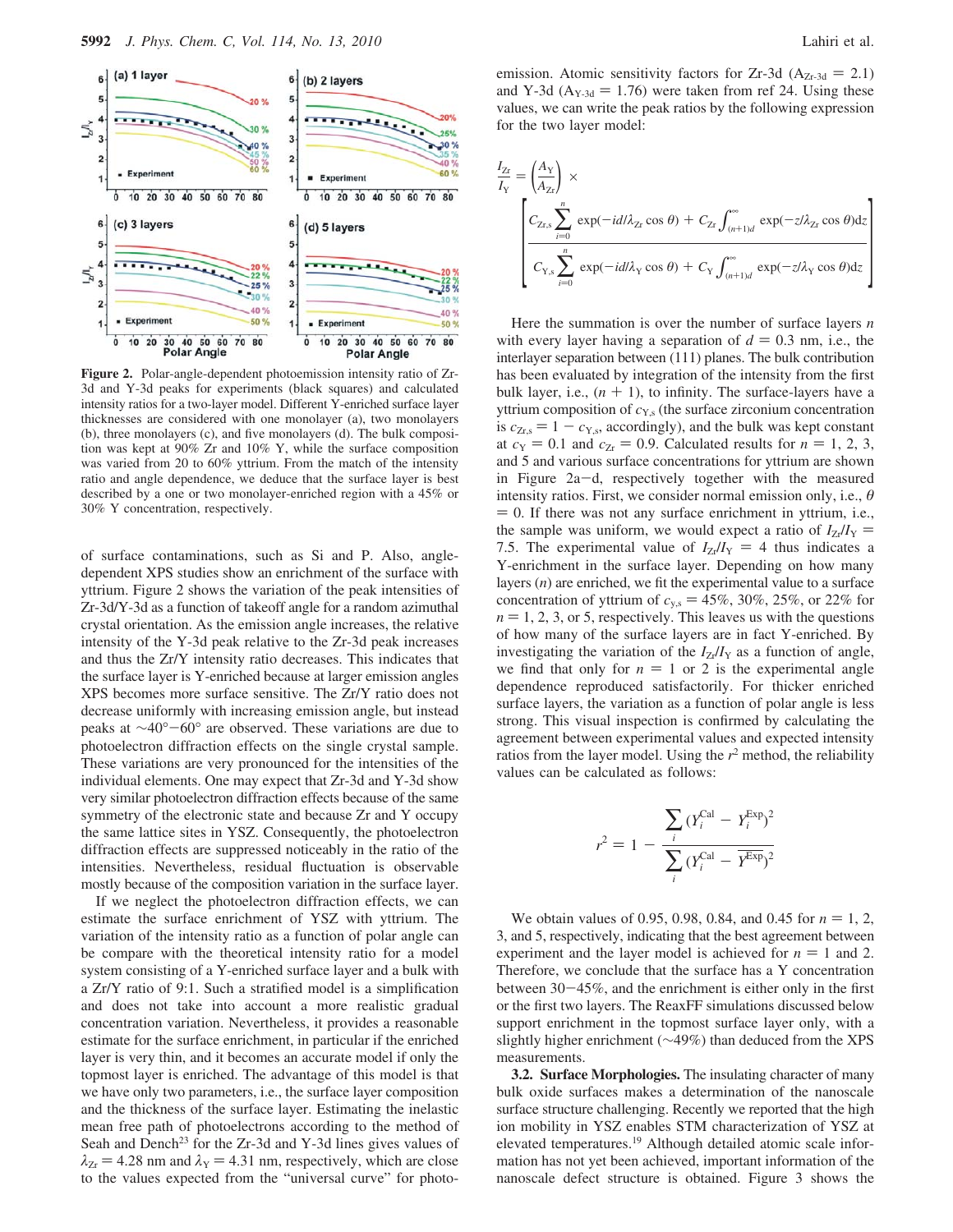

**Figure 3.** STM images of YSZ(111) surfaces as-received (a), annealed in atmospheric pressure  $O_2$  at 1000 °C (b), sputtered and annealed in UHV at 800  $^{\circ}$ C (c), and after many sputter and annealing cycles (d). The STM images are  $100 \times 100$  nm<sup>2</sup>; the insets in panels a, b, and c are  $200 \times 200$  nm<sup>2</sup>. In c, the surface is covered with a high density of monatomic height "islands" superimposed on the large scale step-edge morphology. Therefore, this surface exhibits an extremely high density of step-edges. The inset in d shows a line-scan indicating the crestto-valley corrugation is  $1-2$  nm, and thus indicating a high step edge density.

surface morphologies of differently prepared YSZ(111) samples. In Figure 3a, an STM image of an "as received" epi-polished YSZ substrate is shown. The only sample treatment was by annealing at ∼900 K in a 10<sup>-6</sup> Torr O<sub>2</sub> atmosphere in order to "burn off" any carbon from the surface. These epi-polished surfaces are very flat with terraces on the order of  $10-40$  nm wide. The terraces are separated by step edges that appear "fragmented", i.e., the change from one terrace to another extends over some width that consists of meandering step edges and isolated monatomic height islands. This "fragmented" step edge morphology does not change even after extended annealing at 900-1200 K in vacuum. Annealing to higher temperatures caused a reduction of the samples, indicated by a discoloration of the crystal due to formation of color centers. Such reduced samples can no longer be imaged by STM, presumably because of a lack of mobile oxygen ions.

Figure 3b shows an STM image of a sample annealed in a tube furnace in atmospheric pressure  $O_2$  prior to introduction into the UHV chamber. Such samples exhibit "compact" step edges, i.e., the change from one atomic-layer to the next occurs at a single step. Thus, annealing in oxygen at atmospheric pressure apparently results in a larger mobility of surface atoms and consequently in a surface smoothing. This contrasts to vacuum annealing, where a rearrangement of surface atoms is obviously hindered.

After 0.8 keV  $Ar^+$  sputtering and annealing, the surface exhibits a large density of step edges. Figure 3c shows the surface after sputtering and vacuum annealing to 1000 K, and Figure 3d shows the surface after prolonged sputtering with an ion fluence of  $7 \times 10^{16}$  ions/cm<sup>2</sup> and vacuum annealing at 1000 K. Similar surface morphologies are obtained after repeated sputtering cycles. The surface roughens with increasing sput-



**Figure 4.** STM images of  $ZrO<sub>2</sub>$  film grown on YSZ(111). The asgrown film shown in panel a has a large density of monatomic height step edges. After annealing in atmospheric pressure  $O_2$ , the surface exhibits large terraces as shown in panel b. The origin and composition of the "bright spots" on these terraces is unknown.

tering, and even high temperature annealing in vacuum or low  $O<sub>2</sub>$  pressures does not reform a flat surface. This is consistent with our observations of the "as-received" samples for which the step edge structure was also not affected by vacuum annealing. The step-edge density can be measured from Figure 3c. An analysis of this and similar images gives a total step length of ∼8400 nm in a 100 × 100 nm2 area. Using a cation density on the YSZ(111) surface of 8.78 cations/nm2 and a line density of 2.76 cations/nm for step edges along the densely packed 〈110〉 direction, we find that ∼35% of all surface atoms are located at step edges on this surface. This high density of special sites has a strong impact on the surface chemical properties, demonstrating the importance of real space surface imaging.

In order to compare the surface properties of YSZ with those of pure  $Y_2O_3$  or  $ZrO_2$ , thin films of zirconia or yttria were grown on the YSZ substrates by reactive MBE. These samples are very difficult to measure with STM because of their excellent insulating properties. Nevertheless, we succeeded in measuring  $\sim$ 2 nm thin ZrO<sub>2</sub> films grown at 300 °C. This sample exhibited a rough surface with a high density of step edges. An STM image of the surface is shown in Figure 4a. Annealing the sample in a tube furnace reduced the step density, as is evident from Figure 4b. No measurements on  $Y_2O_3$  thin films could be performed because of their insulating properties.

**3.3. Computation of Y-Segregation Behavior.** XPS measurements showed a strong yttrium enrichment of YSZ(111), and STM studies revealed the formation of stepped surfaces by vacuum preparation. In order to study whether step-edges and flat (111) terraces exhibit different Y-enrichment at the surface, ReaxFF computation was employed.

ReaxFF calculations were performed for different slab thicknesses. The thinnest slab considered is shown in Figure 1a, and the maximum slab thickness was 4 times the slab shown in Figure 1a. Thicker slab sizes were not considered due to prohibitive computational requirements of performing such simulations. For all the slabs considered, an enrichment of the surface with Y was observed, indicating that it is thermodynamically favorable for yttrium atoms to segregate to the surface of YSZ(111). In addition, the step edge exhibited an even higher Y concentration than the terraces. Figure 1b summarizes the computed Y-segregation as a function of slab thickness. This plot shows the percentage of metal sites occupied by yttrium for the step edge, surface, and subsurface layers of YSZ with 10% yttrium. The increase of Y-segregation with slab thickness is a consequence of the increased bulk-to-surface ratio, which gives a larger "Y-reservoir" for thicker slabs. Therefore, in order to compare these computations to the experimental system for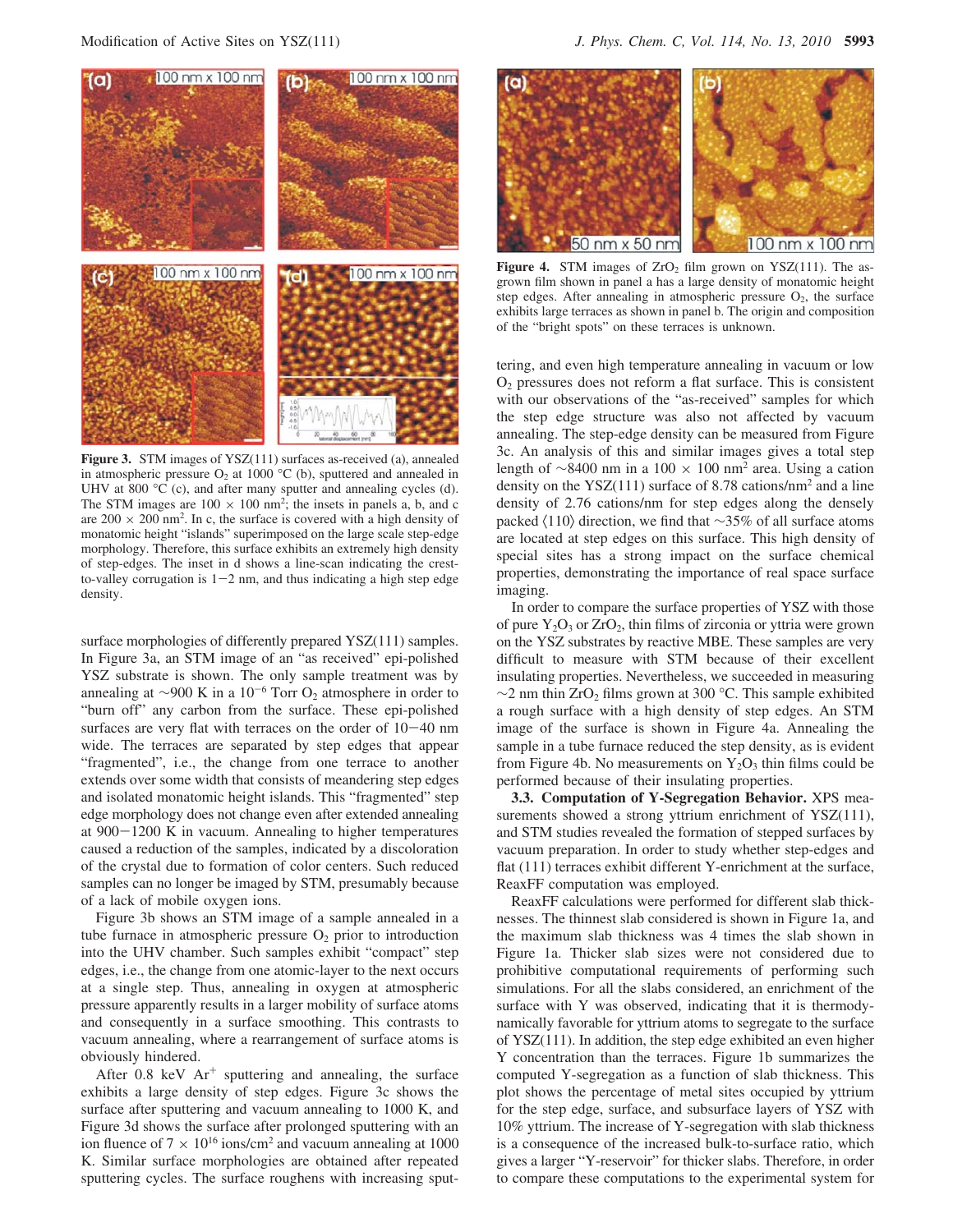

Figure 5. TPD traces for CO, CO<sub>2</sub>, and water from formic acid adsorbed at room temperature on YSZ(111) for as-received samples (a) and after sputtering and annealing in UHV (b).

which the bulk concentration is effectively not affected by surface segregation, the computational results should be extrapolated to infinite thickness. The Y concentration at terrace increases with slab thickness but appears to start to saturate with increasing slab thickness. Using a second-order polynomial to fit the data points suggests a saturation of Y-enrichment at around 49%, which is in surprisingly good agreement with the XPS results discussed above. The enrichment at the step edge, on the other hand, does not appear to saturate with film thickness, implying that the step edges become completely yttria terminated for a large enough yttrium reservoir in the system. Furthermore, the simulations show that yttrium enrichment occurs in the surface layer of YSZ only, and no enrichments in the second or third layer are observed in our limited slab thicknesses, in further agreement with the XPS analysis.

The result that step edges on YSZ are mainly yttria terminated should have implications for the chemical activity of the prepared surfaces since undercoordinated step-edge sites are often associated with active sites on oxide surfaces. To probe this surface chemistry, formate reaction at differently prepared surfaces was investigated, which is discussed next.

**3.4. Formate Temperature Programmed Desorption.** TPD studies of formate formed by dissociative adsorption of formic acid were carried out on YSZ(111) substrates and pure  $ZrO<sub>2</sub>$ and  $Y_2O_3$  thin films. TPD spectra were measured for differently prepared samples. We observe weak CO and sometimes  $CO<sub>2</sub>$ desorption signals at 400 K for all samples. This is attributed to desorption from the sample mount and are not considered any further. The main desorption signal was observed at around 600 K, which is consistent with formic acid oxidation temperatures on other metal oxide surfaces.25 Hydrogen and water are expected as reaction products for dehydrogenation and dehydration reactions, respectively. Some small water desorption peak is observed together with CO for dehydration reactions; however, the intensity ratio of CO to water is much larger than expected. Also, we were not able to detect  $H_2$  for any reactions. Therefore it seems likely that hydrogen diffuses into the bulk or desorbs at much higher temperatures. Our observations of smaller than expected water and hydrogen signals has also been observed by others for formic acid reactions on metal oxide surfaces, such as  $YSZ(100)^{26}$  and  $TiO_2(001).^{27}$  Therefore we concentrate on the  $CO$  and  $CO<sub>2</sub>$  signals for description of the surface reactions.

The TPD spectra for YSZ are shown in Figure 5. For "asreceived" samples or samples that have been annealed in a tube furnace, very little desorption products were observed after "cleaning" in UHV by annealing in  $10^{-6}$  Torr  $O_2$ . This indicates that formic acid does not adsorb on these surfaces at room temperature. The TPD spectra change dramatically after sputtering and annealing, i.e., a procedure that STM images showed



**Figure 6.** TPD traces for CO,  $CO<sub>2</sub>$ , and water from formic acid adsorbed at room temperature on  $ZrO<sub>2</sub>$  films grown on YSZ(111) samples for as-grown samples (a), after annealing in  $10^{-6}$  Torr O<sub>2</sub> (b), after sputtering and annealing in UHV (c), and after annealing ex situ in atmospheric pressure  $O_2$  at 1000 °C.

450

525

600

Temperature (K)

675

675

450

525 600<br>Temperature (K) 600



Figure 7. TPD traces for CO, CO<sub>2</sub>, and water from formic acid adsorbed on  $Y_2O_3$  films grown on YSZ(111) for as-grown samples (a) and after annealing of the sample in atmospheric pressure  $O_2$  at 1000  $\mathrm{^{\circ}C}$  (b).

to produce a high density of step edges. After this sample preparation, a strong CO desorption peak together with  $H_2O$ desorption is observed at 600 K. The same desorption temperature for water and CO indicates that the desorption is limited by the formate decomposition temperature. Only a very small amount of  $CO<sub>2</sub>$  is detected. Therefore formic acid decomposes predominantly in a dehydration reaction on the YSZ surface.

Desorption spectra on a thin film of  $ZrO<sub>2</sub>$  grown on YSZ are shown in Figure 6. The as-grown sample shows desorption of both CO and CO<sub>2</sub> at ~590 K. The peaks are not very pronounced (see Figure 6a). The  $CO<sub>2</sub>$  desorption peak is somewhat more pronounced than the CO peak. Annealing the film in  $10^{-6}$  Torr  $O_2$ , and only flashing the sample very briefly to 700 K in UHV increases the  $CO<sub>2</sub>$  desorption peak at the expense of the CO peak (see Figure 6b). After sputtering and annealing, the peak areas for  $CO$  and  $CO<sub>2</sub>$  increase strongly; this is shown in Figure 6c. The peak intensity is about the same for CO and CO<sub>2</sub>, indicating that both dehydration and dehydrogenation reactions occur with about equal probability. Annealing the thin  $ZrO<sub>2</sub>$  film ex situ in a tube furnace in atmospheric pressure  $O_2$ , which reduces the step-edge density, and then returning it to the TPD chamber completely quenches any formic acid adsorption, and no  $CO$  or  $CO<sub>2</sub>$  desorption signals are observed. This is evident from Figure 6d.

Finally we also studied a pure  $2-3$  nm thick  $Y_2O_3$  film grown on a YSZ(111) substrate. The TPD spectra are shown in Figure 7. The as-grown film exhibits a strong CO desorption peak and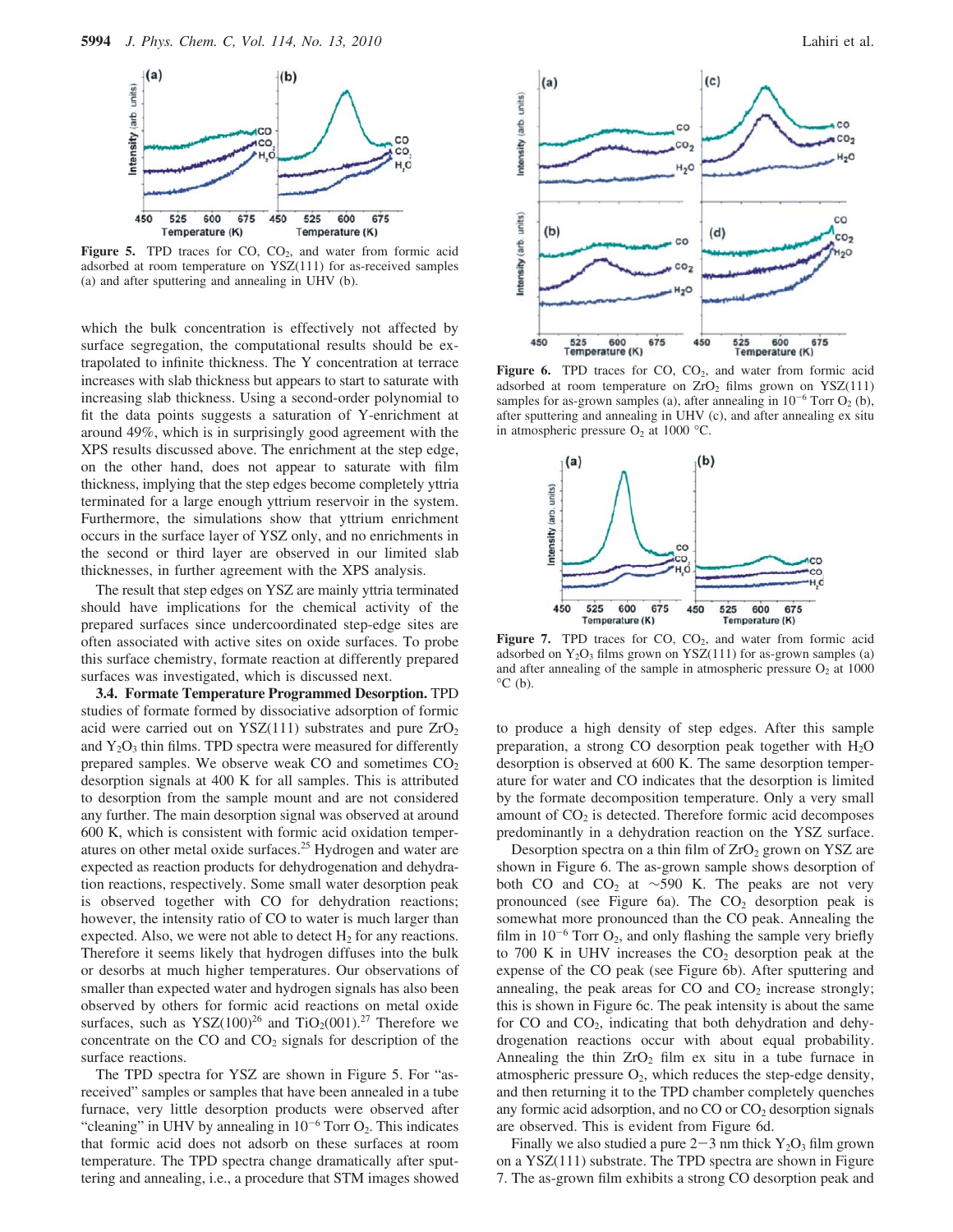**TABLE 1: TPD Peak Intensities for CO and CO2 of Different Samples and Preparation Procedures**

|                        |             | ZrO <sub>2</sub>        |                           |                           | YSZ                         |          | $Y_2O_3$                    |  |
|------------------------|-------------|-------------------------|---------------------------|---------------------------|-----------------------------|----------|-----------------------------|--|
| products               | as grown    | $O2$ annealed<br>in UHV | sputtered and<br>annealed | sputtered and<br>annealed | $O2$ annealed<br>in furnace | as grown | $O2$ annealed<br>in furnace |  |
| CO.<br>CO <sub>2</sub> | 7.9<br>13.0 | 5.9<br>16.2             | 35.5<br>28.6              | 57.8                      | 6.Z                         | 113.0    | 13.0<br>32<br>ے ۔           |  |

only a weak  $CO<sub>2</sub>$  desorption feature at 600 K. The CO peak is more intense than for the other samples. Sputtering and annealing of the sample causes a further suppression of the already weak  $CO<sub>2</sub>$  peak without significant change in the  $CO<sub>2</sub>$ desorption signal (not shown). Annealing of the sample in a tube furnace causes a reduction in the CO desorption intensity. However, unlike YSZ and  $ZrO<sub>2</sub>$ , a clear desorption signal can still be discerned at ∼600K.

# **4. Discussion**

The TPD peak intensities for  $CO$  and  $CO<sub>2</sub>$  for the different samples are summarized in Table 1. Clearly, only pure  $ZrO<sub>2</sub>$ samples show a significant dehydrogenation reaction under the experimental conditions. The strong differences between YSZ and  $ZrO<sub>2</sub>$  indicate that the addition of yttrium to zirconia affects its chemical functionality to the extent that the reaction of formate on the YSZ(111) surface has stronger similarities to pure yttria than zirconia. This suggests that the active sites on YSZ surfaces are yttria-like. This is likely explained by the experimental observation of yttria segregation to the surface. The correlation between step densities observed in STM and chemical reactivity for formate adsorption indicates that step edges are of particular importance for describing the chemical reaction of formate on the surfaces considered. The importance of undercoordinated sites, such as step edges, in chemical transformation reactions on metal oxides is well-known.28 Our observations that formate only adsorbs on a highly stepped YSZ(111) surface at room temperature illustrates the importance of such sites. Therefore, additives to an oxide ceramic may affect the surface chemical properties strongly if it preferentially segregates to these active sites. Segregation of 'impurities' to lower coordinated sites can reduce the system's energy by reducing lattice strain due to ion-radii mismatch between host and impurity cations, or by enabling adoption of lower preferred coordination numbers of the impurity at step edges.  $Y^{3+}$  has a 18% larger ionic radius than  $Zr^{4+}$ , and the coordination number for cations in  $Y_2O_3$  is 7 compared to 8 in cubic ZrO<sub>2</sub>. These effects may explain the computational results indicating that the step edges are preferentially yttria terminated.

Whereas formate decomposes in a dehydration as well as in a dehydrogenation reaction at steps of pure  $ZrO<sub>2</sub>$  under the vacuum conditions of the experiments, formate decomposes in a mainly dehydration reaction if yttria is added to zirconia. This shift in the selectivity is consistent with the preferential segregation of yttria to active surface sites and thus explains why the YSZ surface shows similar activity to pure  $Y_2O_3$ , which also mainly promotes dehydration reactions of formate.

Although we have not directly measured the role of lattice oxygen in the reaction, by, for example, isotopic labeling, it is known that lattice oxygen is actively involved in dehydrogenation reactions of formate.<sup>10</sup> Consequently, we speculate that the change in the selectivity between pure  $ZrO<sub>2</sub>$  and YSZ may be related to the availability of extractable lattice oxygen at the active step edge sites. The lower oxygen coordination number in yttria compared to zirconia suggests a lower O concentration at yttria-terminated step edges compared to a zirconia step edge.

Consequently, formate adsorbed at step edges has less lattice oxygen to interact with on YSZ surfaces than on pure  $ZrO<sub>2</sub>$ and thus may explain the observed suppression of dehydration reactions under vacuum conditions. It is worth pointing out that a preference for dehydration reactions under vacuum conditions compared to high pressure studies is commonly observed on oxide surfaces,10 and therefore our conclusions for YSZ surfaces may not hold in more oxidizing environments where step edge anion sites may become occupied by more easily extractable oxygen ions, and thus dehydrogenation reactions may become possible on the YSZ surface.

For pure  $ZrO_2$ , both dehydration and dehydrogenation reactions are observed in vacuum. This implies that step edges of zirconia are more readily reducible than yttria step edges and thus enable dehydrogenation reactions. Although zirconia is not commonly considered a reducible oxide, there is some evidence that it can be partially reduced by, e.g., CO.<sup>29,30</sup> Therefore our proposed reaction mechanism that involves lattice oxygen by scrambling oxygen from the surface with oxygen in the molecules seems plausible. In such processes, oxygen is interchanged between the molecules and the oxide lattice and thus the overall oxygen concentration at the surface remains unchanged, i.e., no reduction of the surface occurs.

### **5. Conclusion**

An interplay between experimental surface science characterization of YSZ and advanced computational methods enabled determination of the importance of yttria addition to zirconia for the surface chemical properties. Yttria segregation modifies step edges and thus strongly alters the active sites in YSZ. The modification of active sites in mixed oxide ceramics by the minority component is likely to be active in many other ceramics and needs to be assessed in order to fundamentally understand their functionalities.

**Acknowledgment.** This material is based upon work supported by the National Science Foundation under CHE-0840547. The authors gratefully acknowledge the allocation of time and services in the Scienta ESCA Laboratory of Lehigh University and the professional and technical assistance of Dr. Alfred C. Miller.

#### **References and Notes**

(1) Buban, J. B.; Matsunaga, K.; Chen, J.; Shibata, N.; Ching, W. Y.; Yamamoto, T.; Ikuhara, Y. *Science* **2006**, *311*, 212.

(2) Nernst, W. *Z. Elektrochem.* **1899**, *6*, 41.

- (3) Chen, L. B. *Surf. Re*V*. Lett.* **2006**, *13*, 535.
- (4) Zhu, J.; van Ommen, J. G.; Lefferts, L *J. Catal.* **2004**, *225*, 388.
- (5) Zhu, J.; van Ommen, J. G.; Knoester, A.; Lefferts, L *J. Catal.* **2005**, *230*, 291.
	- (6) Barteau, M. A. *Chem. Re*V*.* **1996**, *96*, 1413.
	- (7) Peng, X. D.; Barteau, M. A. *Catal. Lett.* **1990**, *7*, 395.
	- (8) Lintuluoto, M.; Nakatsuji, H.; Hada, M.; Kanai, H. *Surf. Sci.* **1999**,

*429*, 133. (9) Stubenrauch, J.; Brosha, E.; Vohs, J. M. *Catal. Today* **1996**, *28*,

- 431.
	- (10) Fein, D. E.; Wachs, I. E. *J. Catal.* **2002**, *210*, 241. (11) Kim, K. S.; Barteau, M. A. *Langmuir* **1990**, *6*, 1485.
	- (12) Majumdar, D.; Chatterjee, D. *J. Appl. Phys.* **1991**, *70*, 988.